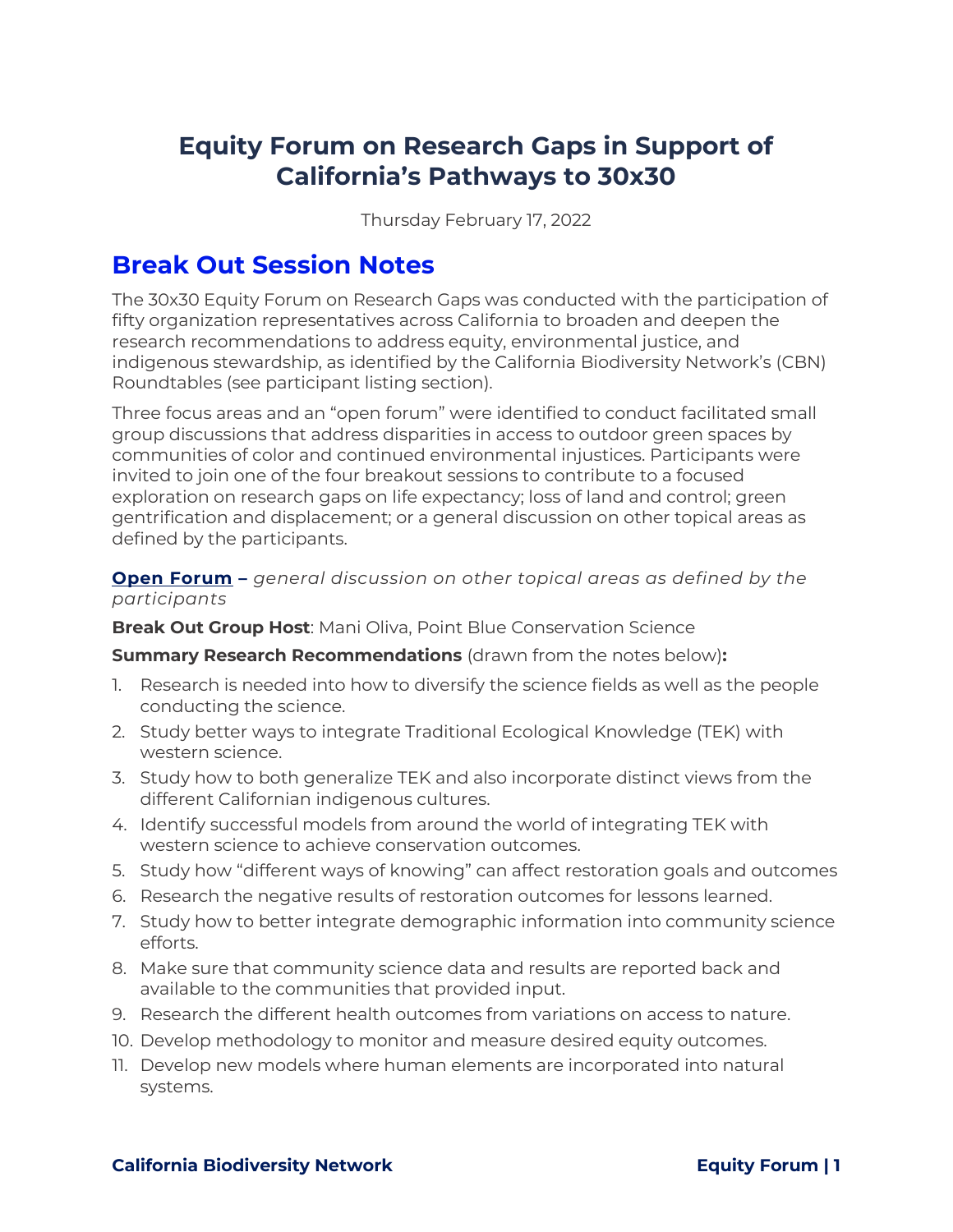#### **Group Discussion Notes with Guiding Questions:**

- What research is needed to advance equity in 30x30?
	- $\circ$  Research on the opportunities/challenges towards diversifying the science fields. How does science change, the questions and the research priorities and outcomes?
	- $\circ$  Would there be a useful way to synthesize the work that includes TEK and western, figure out how to analyze and synthesize this data in a way that would be helpful? CA has very different indigenous communities, making it challenging to create general lessons learned. How to keep them distinct and integrate the information at the same time.
	- o How people are being engaged in restoration. How including diverse people (e.g., include different ways of knowing) affect how we do restoration and how it affects the outcomes (e.g., ecological impact, use of more native species). Lag of research. Bias for positive outcomes, not enough literature on negative outcomes to provide lessons learned. A dB to document the types of stakeholders and participants, and practices used, outcomes, lessons learned.
- Is there a need for new data collection, if so what type of data?
	- $\circ$  Can we ask for demographic information from community science efforts?
	- $\circ$  Research on solutions that consider and incorporate TEK, how it affects the practices and outcomes of restoration? How to incorporate both western science and TEK, both are different strands that work together as knowledge creation, sharing. TEK and western science need each other. Great examples might exist globally.
	- o More open-source code that provides information on community science data. Sharing this code more. Could help engage with more diverse communities, to help increase learning by providing. Not data sovereignty necessarily. People are gathering data, but are not getting back actional information (e.g., dashboards).
	- o In ecology there is a lot of data that provides a way to get to ecological equilibrium. To reach social equity. Can we incorporate social equity as an outcome within equations? What kind of balance do we need in the diversity of stakeholders involved? The equations need to include social equity, math is universal. Do not know of any work that attempts to do this. The human component does not include the human component.
- What type of data would be important to consider for resource allocation and new legislation (policy/law)?
	- $\circ$  Access to green space and access to high quality nature, what are the health outcomes from different access provided.
	- $\circ$  A lot of monitoring will be required to make sure that equity will be met. Would be good to identify how we would monitor equity outcomes.
- Do we have the right models and identified best practices in this area?
	- o Not seeing human elements as separate within natural systems, ecosystems. More data on who is involved in conservation work, putting them into the formula as part of the ecosystem.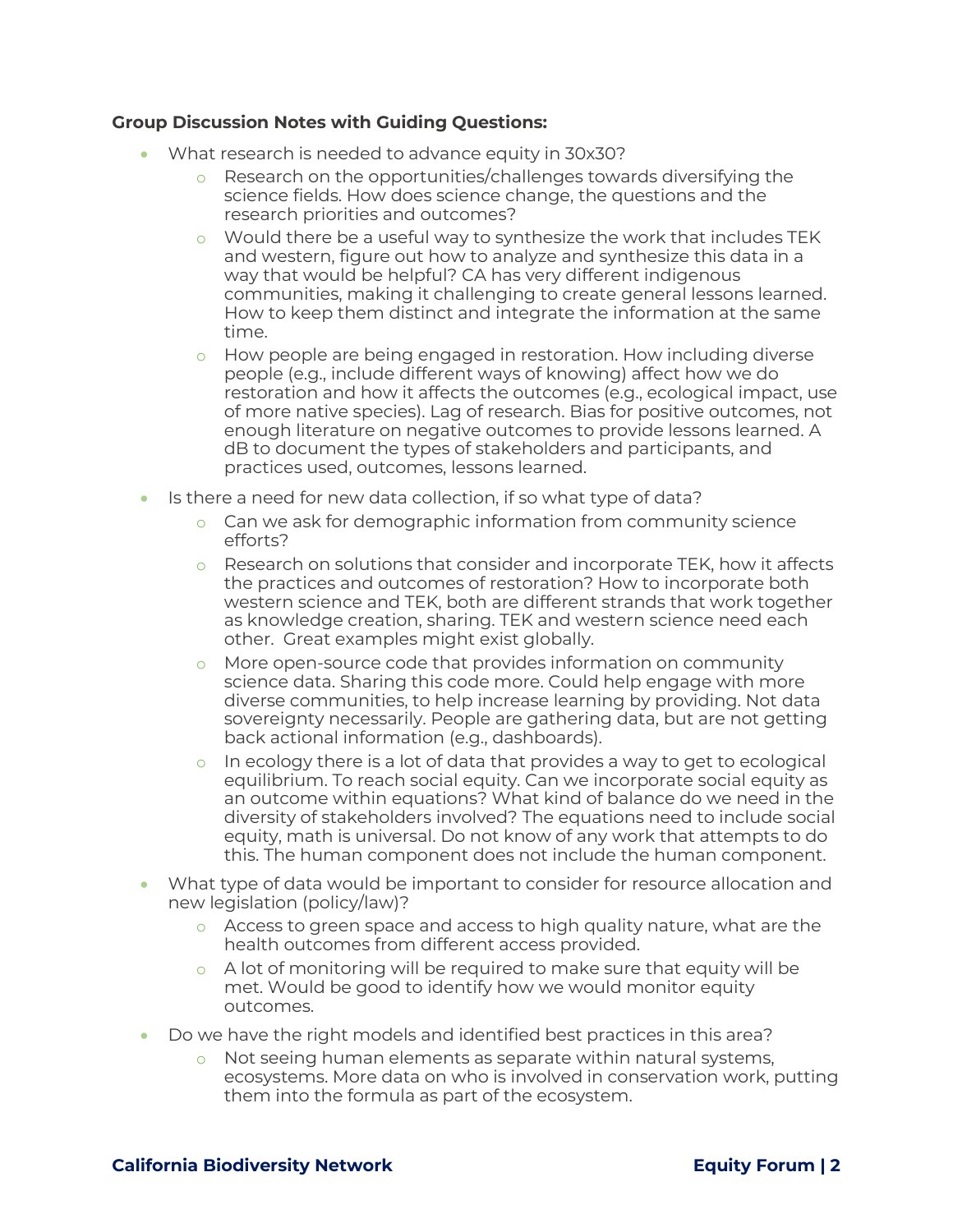o Move away from the paradigm that says it is not real until it's researched. How to incorporate the knowledge of people that they hold, in the different ways that communities hold this knowledge.

**Life Expectancy** – *mental and physical health impacts from limited or no access to parks and open space that results in diminished life expectancy*

**Break Out Group Host**: Dr. Ana M Alvarez, CBN Steering Committee & East Bay Regional Park District

**Summary Research Recommendations** (drawn from the notes below)**:** 

- 1. Synthesize existing research to advance knowledge on the disproportionate decreases in life expectancy in communities of color with limited or no access to nature.
- 2. Build new mapping data layers related to public health and equitable access.
- 3. Map distributional inequities in variations to access to nature.
- 4. Research systemic barriers to operationalizing equity in the conservation and environmental industries that includes community-based organizations.
- 5. Research state budget appropriation, allocation and investment into issues around equity that bring to light performance metrics on outcomes.
- 6. Model successful standards that leverage multiple benefits beyond typical education and language translations for equitable access to nature.
- 7. Conduct research into cultural misconceptions about BIPOC and their relationship to nature and the outdoors.
- 8. Examine new models to career pathways in the environmental industry by marginalized communities of color that resolve for existing barriers and social injustice; for example, the wildfire crews drawn from California's incarcerated populations but are not eligible for the job once released.

## **Guiding Questions:**

- 1. What science-based tools do NGOs and environmental agencies need to operationalize equity (policy, resource allocation, etc.) to swiftly reduce disparities and long-term impacts?
- 2. What research is needed to advance equity in leveraging wellness benefits derived from access to quality open space, and public parklands?
- 3. How can we reduce structural/distributional inequity in access?
- 4. Do we have the right models and identified best practices in this area?
- 5. Is there a need for new data collection, if so what type of data?
- 6. What type of data would be important to consider for resource allocation and new legislation (policy/law)?

## **Group Discussion Notes:**

- Science has already proven that the lack of access to the outdoors decreases life expectancy. This is impacting communities of color disproportionately.
- Advances need to be swiftly made, allowing the conservation field to catch up. Compared to other fields (public health), conservation and environmental industry fields are a bit behind.
- Need for a model that establishes standards for equitable access. Something that goes beyond just education/outreach issues (eg, language barriers). Next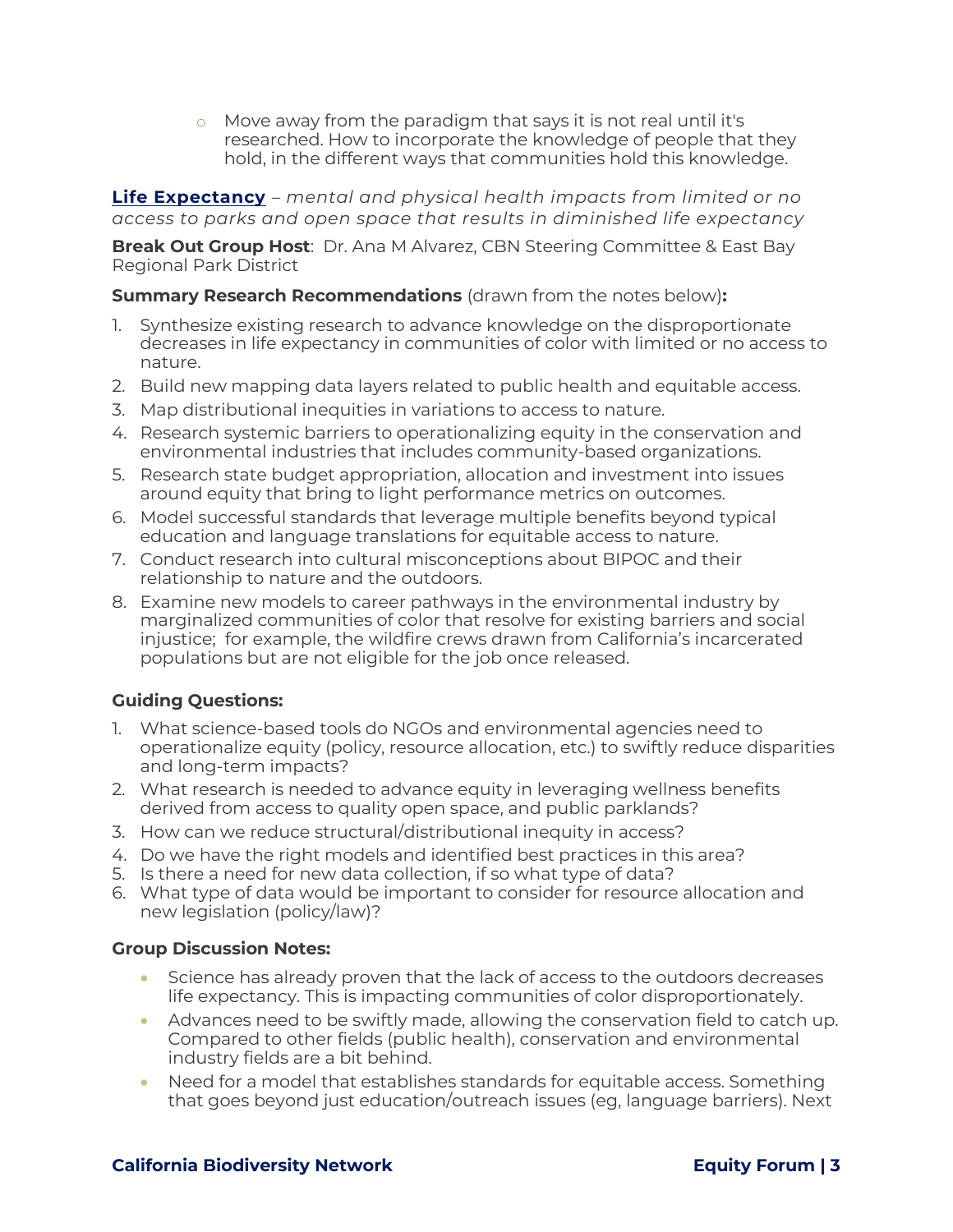level: providing opportunity to educate on what we are trying to achieve from a science perspective, create future generations of stewards with cultural competencies and cultural humility.

- Need a new model that brings forward standards and criteria that ensures accountability for meaningful engagement of marginalized communities that leverages multiple benefits (participation, education, stewardship, higher education opportunities and pathways to employment within the environmental industry).
- Why doesn't this model exist already, as in other fields? Lack of investment, and lack of interest.
	- o Need investment at two fronts: research/science and investment in communities.
	- $\circ$  Conservation/environmental industry behind. We're behind many other fields.
	- o Needs a catchup effort--requires investment
	- o Need to build capacity in traditionally marginalized communities
	- o Develop a research agenda and fund it in a realistic manner…and resources to promote research
- How can we operationalize equity within environmental orgs? Why is there a lack of investment and lack of prioritization given the demographic profile of California today and in the future.
- Conservation of the natural world and positioning nature-based solutions to create resiliency from a changing climate, urgently demands a new approach and cultural humility that debunks cultural misconceptions.
- Need to invest in studies that debunk cultural misconceptions that create barriers to stewardship, conservation and outdoor recreation. Every ethnic group has a cultural connection to the natural world that lives in a spectrum of values and beliefs rooted in socioeconomic ranges. Must debunk prevailing views that create barriers and "others" communities of color.
- Performance metrics on State resource allocations are needed to understand outcomes on public investments to increase access to State Parks and other public lands.
- Another fiscal piece: State grant appropriations designed to remove barriers in marginalized communities of color require performance metrics, information on equity outcomes (including failures).
- Daylight what's working and what's not working.
- On impacts to public health from diminished access to open space baseline data exists at local levels. What we don't have: aggregated data and a national database showing not just lack of access to green space alongside other data layers (health outcomes etc.).
	- o Example: if all LA county census tracts increased access to open space, vegetation cover, etc….it would undoubtedly result in huge benefits to life expectancy.
	- o We have the data but needs to be expanded at scale.
	- o Lack of recognition that this is a priority.
- Lack of investment--problem across the state. Urban areas that need restoration (development, redlining, channeling of creeks etc.). Lack of political will to devote financial resources to this. Attempts for set-asides: very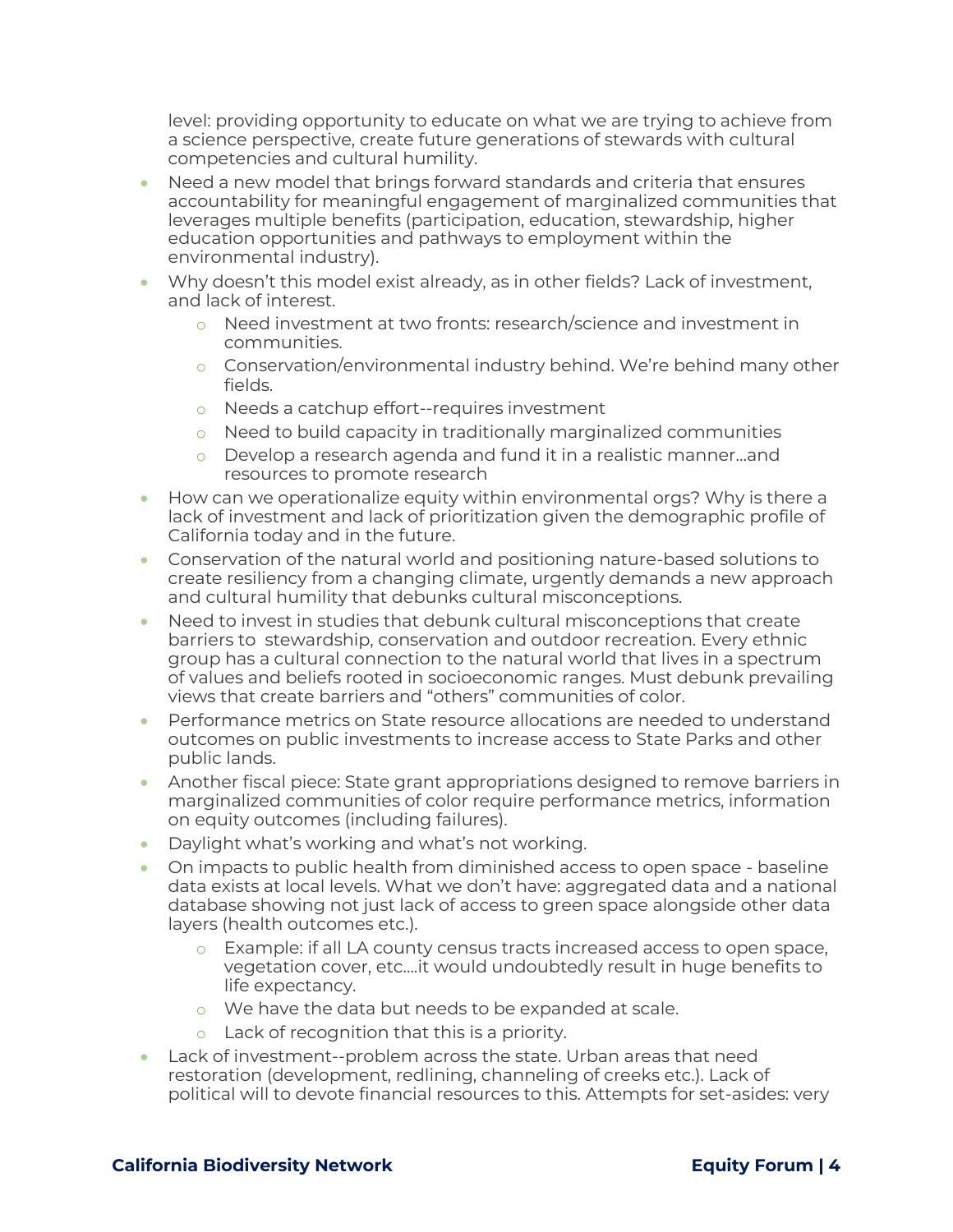hard to achieve. Within conservation groups: disagreement. Fear that "if we devote 50% to urban areas, backcountry areas will be neglected."

- Isolated research is happening, but how to make sure it's all accessible?
	- o Do we need some kind of shared database?
	- o Need to make sure we connect research to health outcomes.
- Need study on barriers in marginalized communities to wildfire fighting career pathways that diminishes the capacity of local communities: (example the wildfire crews drawn from the incarcerated communities but are not eligible for the job once released).

## **Resource Links Shared:**

- [https://preventioninstitute.org/sites/default/files/uploads/PI\\_Park\\_Equity\\_Rese](https://preventioninstitute.org/sites/default/files/uploads/PI_Park_Equity_Research-Summary_092420_FINAL%20%281%29.pdf) [arch-Summary\\_092420\\_FINAL%20%281%29.pdf](https://preventioninstitute.org/sites/default/files/uploads/PI_Park_Equity_Research-Summary_092420_FINAL%20%281%29.pdf)
- [https://preventioninstitute.org/sites/default/files/uploads/PI\\_Park\\_Equity\\_Polic](https://preventioninstitute.org/sites/default/files/uploads/PI_Park_Equity_Policy_Brief.pdf) [y\\_Brief.pdf](https://preventioninstitute.org/sites/default/files/uploads/PI_Park_Equity_Policy_Brief.pdf)

**Loss of Land and Control** – *restitution from historical practices of displacement, redlining and forced removal*

**Break Out Group Host**: Effie Turnbull Sanders, USC and California Coast Commission

**Summary Research Recommendations** (drawn from the notes below)**:** 

- 1. Research the historical progression of large-scale conservation in California to document land loss and displacement.
- 2. Engage indigenous people to map their traditional territories and lands
- 3. Research the current easement language used by land trusts for expansion to allow more indigenous cultural practices.
- 4. Study the necessary capacity building (legal, financial, technical management expertise, human resources, long term sustainability) for indigenous communities to take back lands.
- 5. Study more effective models for conservation groups and land trusts that go beyond the standard DEI approach.
- 6. Research barriers to Indigenous stewardship that are baked into conservation tools and institutional frameworks
- 7. Research Native land trusts (there are at least 8 in CA) to learn about the opportunities and challenges they have encountered, and how they are working through those.

# **Guiding Questions & Thoughts:**

- 1. Call for participants to identify specific areas or gaps for the 30 x 30 Pathways Report; research is needed for what has really happened in California.
- 2. What may be some opportunities for restitution?
- 3. Redlining and forest removal- CA has challenged past with genocide
- 4. What are ways for more equitable cooperation?

## **Group Discussion Notes:**

• Don Hawkins(Cal State Chico or Delta): Potential for inequities- idea of landback- return to tribal groups- whose land are you giving back? Within the indigenous community it needs to be further explored- indigenous tribal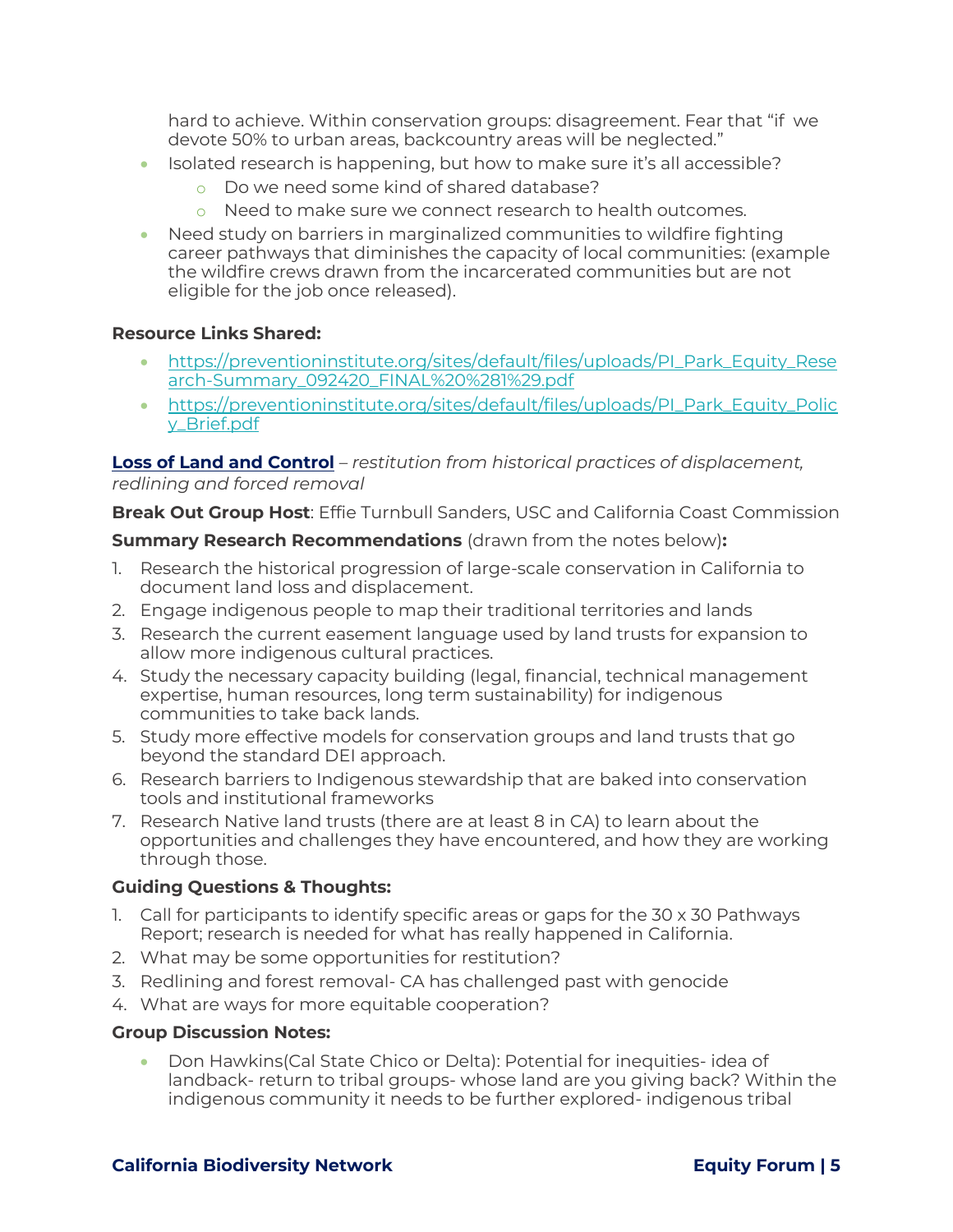areas need to figure that out for themselves before outside agencies can assist.

- Map based ethnographies need to be created by indigenous peoples first. The state can support by providing funding, but these efforts should not be led by universities or the state, instead they can partner with indigenous communities in a supportive role.
- Recognizing it takes time for authentic indigenous led stewardship, meaning it may not be feasible to move as quickly. It is more important to get it right.
- Stewardship opportunities- where are boundaries drawn for who has access (different tribes have migrated, intermarried and the access issues and place are complex and indigenous peoples need to figure this out for themselves first.
- Suggestions for improvement? State could fund but not direct. Make use of opportunities that are indigenous led. Don has helped to establish the Indigenous Stewardship Foundation (this may be something to follow up on).
- Some of the barriers are identified in this document: <https://karuktribeclimatechangeprojects.com/good-fire/>
- One challenge is policy wants to advance quickly- surface engagement due to time constraints. How do we dismantle the status quo given the State push to meet deadlines? Can we pre-qualify certain groups for projects where the requirement for funding is that they be "shovel ready"?
- Land Trust (organizations) needs research; ideas are controlled by dominant culture and conservation is perpetuating colonialism and white supremacy. Hard to move decision-makers toward understanding the consequences of colonialism. What research exists for how large-scale conservation happened in CA. Research needs to be done on who have been the leaders within conservation and on land trusts,etc. Who are on the boards etc. (See similar research in Verde Report on POC leaders within environmental organizations).
- What are barriers to activities- fire stewardship- some easements only allow for some indigenous practices, but not all. Work with the attorney general on easement language amendments would be favored- enhance transfer of land or strategies. Underlying docs need to be updated.
- Conservation does not serve marginalized peoples. How to count them/recognize all. Is there existing research? [https://www.conservationpartners.com/restoring-tribal-access-to-land-a](https://www.conservationpartners.com/restoring-tribal-access-to-land-a-menu-of-options-to-reestablish-cultural-access-rights/)[menu-of-options-to-reestablish-cultural-access-rights/](https://www.conservationpartners.com/restoring-tribal-access-to-land-a-menu-of-options-to-reestablish-cultural-access-rights/)
- "Land-back movement' issue is presented as an ideal- ends up just about giving native peoples land back without the resources to manage the land. Indigenous groups view certain lands as a burden rather than a benefit.
- Indigenous peoples need the capacity to manage land more efficiently (given resources) to succeed (legal, financial, technical management expertise, human resources, long term sustainability). Land cannot be just given back the resources for the purchase of the land is not enough, we must also have the resources to potentially put together a nonprofit to manage the land.
- Land trust is not set up to manage lands; infrastructure is not there for transfer of lands. In terms of work he leads, he advocates for Native groups to not accept lands that include easements. Many land trust models and land back efforts include requirements to have conservation easements, instead he recommends what he calls "cultural easements."
- There are only 5 Federally recognized tribes in California, so organizing with

## **California Biodiversity Network Equity Forum | 6**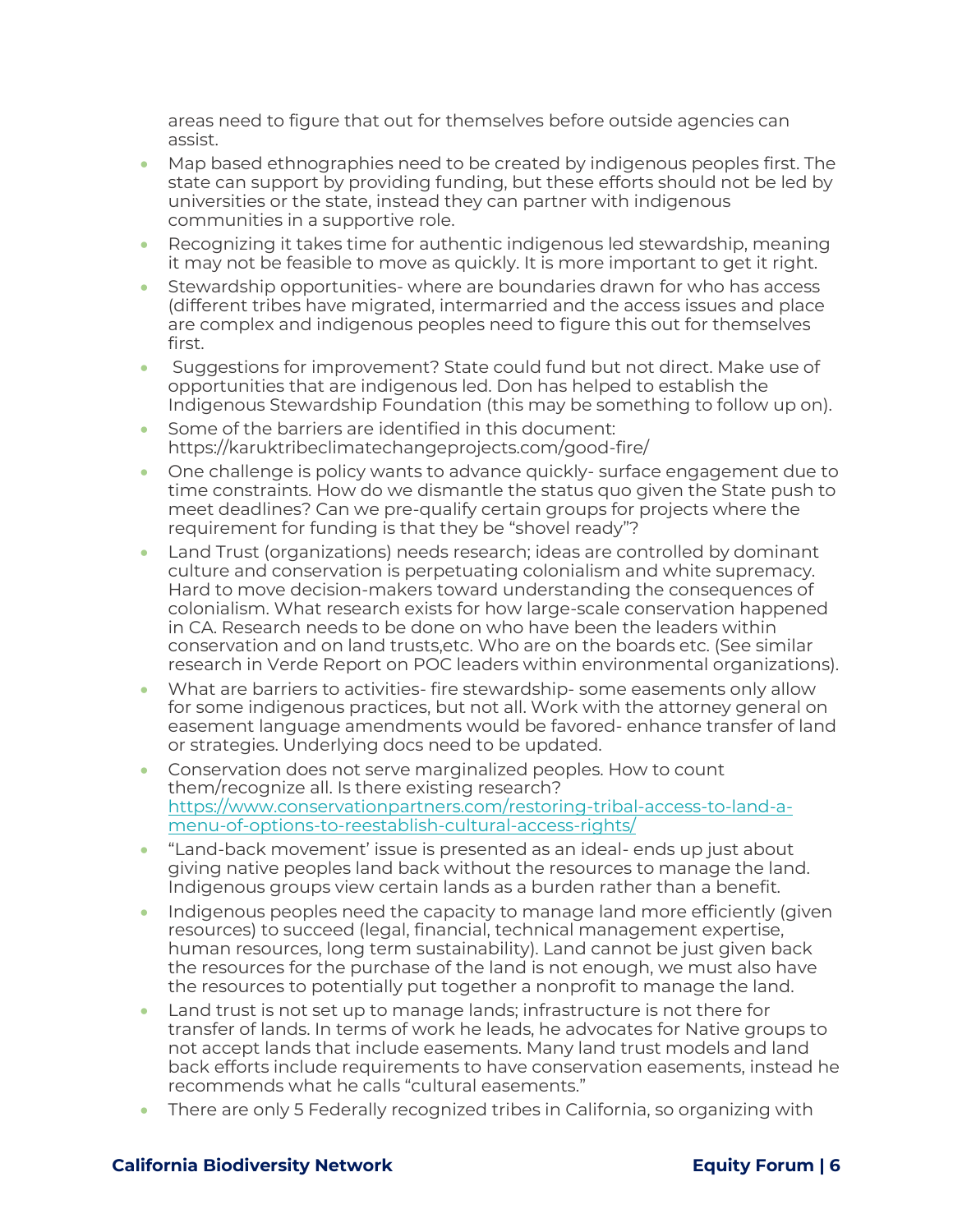various tribal interests and capacity building and structure is needed. (He gave an example of the challenges of accepting land in San Mateo).

- Indigenous peoples are a sovereign people; instead of a conservation agreement could they have a cultural easement.
- Land trusts have policies that are limiting- they cannot give land back if they wanted to due to certain legal requirements for transfer and other barriers. Board members of land trusts are slow to get on board and adopt new ways of land transfer or understanding.
- Too often working with agencies and Land Trusts and conservation orgs, the model for equity is the DEI model- not sufficient to address the needs of indigenous peoples.
- DEI does not recognize sovereignty and nation to nation status.
- DEI cannot be a catch all for all the things that the dominant culture feels are "different" from them. DEI fails to recognize the sovereignty of indigenous peoples. This also came up in 30X30 Advisory Committee meetings.
- Host of problems to address/major obstacles due to capitalism. "Land-back Movement" points are part of what we are also seeing in building other aspects of capacity.
- Dominant culture does not want to deal with complexities and DEI is thrown in as a catch all to address issues.

## **Zoom Webinar Chat Notes:**

- Hello, a couple of comments to add to the Loss of Land discussion— I think it is important to note that we are talking about both opportunities for developing new conservation frameworks, as well as addressing colonial conservation in past and contemporary institutional practices. I thought that she made an excellent point in terms of the need for research on barriers to Indigenous stewardship that are baked into conservation tools and institutional frameworks. I see the need for identifying barriers and then developing tools and processes that respond to those. There is also opportunity to work with Native land trusts (there are at least 8 in CA) to learn about the opportunities and challenges they have encountered, and how they are working through those. We need specific funding for Indigenous led conservation, including support for developing the capacity that was mentioned.
- Also, in terms of building trust between Indigenous entities and conservation organizations, we may have a good model in the form of the 'learning journey' that some conservation organizations are undertaking with Tribes and Native organizations. This is happening in Oregon and in Maine (First Light).

#### **Green Gentrification and Displacement** – *displacement from park development and ecological restoration of open spaces*

**Break Out Group Host**: Jon Jarvis, CBN Steering Committee & University of Berkeley Institute for Parks, People and Biodiversity

**Summary Research Recommendations** (drawn from the notes below)**:** 

1. Study a model as a requirement for the allocation of public subsidies for park development, preservation and restoration of open space that prevents the displacement of communities of color in proximity to the site and embeds social equity outcomes.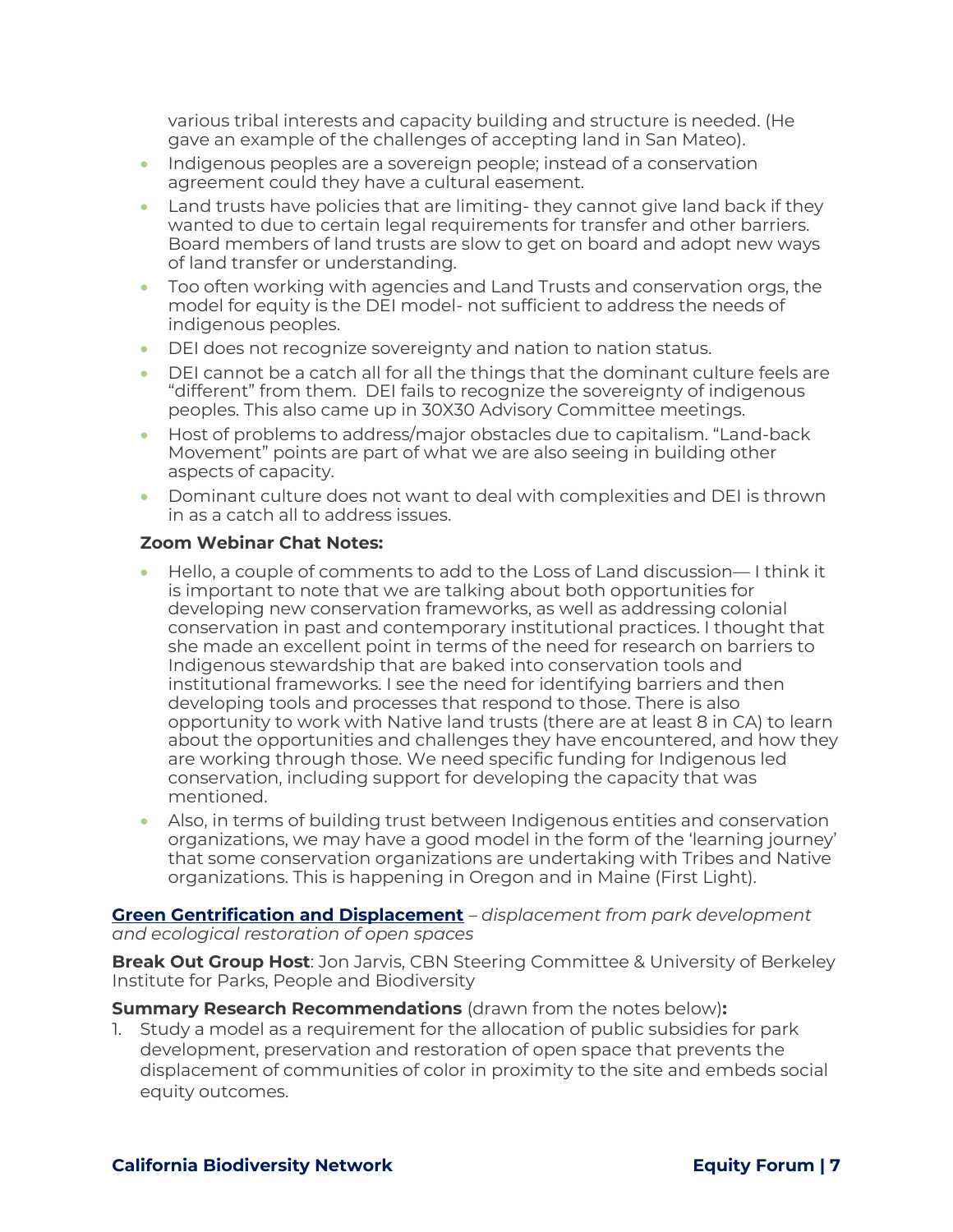- 2. When planning investments to improve access to parks and other open space, invest research into who is using the existing access and who uses the access after improvement.
- 3. Research how to prevent displacement and gentrification resulting from investment in waterway improvements.
- 4. Research successful models of community engagement, with a specific focus on communities of color, in conservation, access and park design and develop a set of best practices.
- 5. Research the most effective models of "technical assistance" often provided to communities that lack capacity to engage or lead conservation and access planning efforts.
- 6. Test the hypothesis that park, open space signage in multiple languages increases use by non-English speaking populations.
- 7. Study effective and successful community engagement techniques for their ability to be used to train and educate local, state, federal and NGO organizations to be more effective.
- 8. Research the reasons why awareness and concern for the environment by communities of color are not translating into greater diversity in environmental, conservation and natural resources workforce, including academia.
- 9. Research effectiveness of various youth conservation programs in their long-term impact on career paths and workforce diversity.
- 10. Research the "minimum critical funding" for new parks to be effectively maintained and managed to meet their conservation and access objectives.
- 11. Research cultural and indigenous use of plants that can be used to develop stewardship connections to parks and open space.

## **Group Discussion Notes with Guiding Questions:**

- What research is needed to advance equity in this (topical) area?
	- o A good research topic would be if efforts to get local communities and youth involved in conservation and workforce, but then we don't always follow-up to see if it worked. Research can help guide how effective programs are.
	- $\circ$  Lots of research that says environment is a high concern of people of color, but we aren't seeing change in workforce
	- o At Department of Water Resources, research has shown that as waterways are improved, it does lead to gentrification, so interested in what can be implemented to avoid gentrification.
	- o Really interested in Prop. 68 access funds, but no research yet on who is actually utilizing places pre and post funding.
	- o Does signage improve stewardship and involvement in local parks? Want to know if people could be more engaged. Could look at language changes in this too
	- o Minimum critical finance; how much money do you really need for a park to successfully accomplish its primary mission. Need to work with economics community more on this
	- o New models of community design or engagement practices?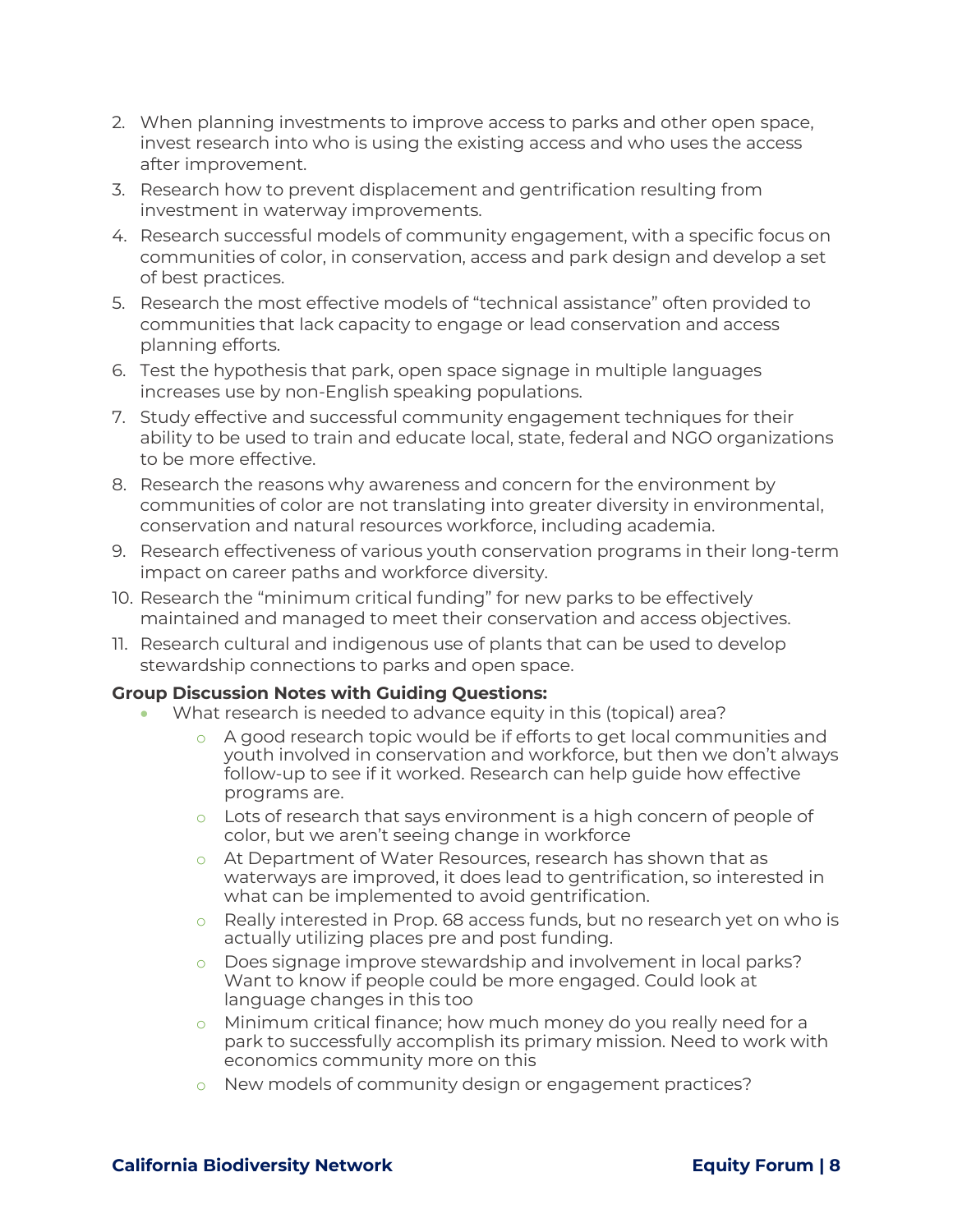- Is there a need for new data collection, if so what type of data?
	- o Need to know who the partners are in local communities that are trusted to partner with (for example, in Santa Barbara they often work with the YMCA) and have the resources (example: being able to speak Spanish)
	- o Need to allow the community to derive priorities and set up ways for the community to share their ideas; can help find shared priorities and better engage
- What type of data would be important to consider for resource allocation and new legislation?
	- o Local capacity to be able to even apply to grants for communities that need it the most
	- o Identify what technical assistance is so that there can be state operation dollars
- Do we have the right models and identified best practices in this area?
	- o Partner with organizations that are already in the community, for example currently working with a small church community in Santa Barbara and helping people better access nature through birding
	- o Department of Water Resources has measures in place for technical support and incentives for underserved communities applying to grants; do things like supply language services, outreach of information, support for project management and design (things that are often contracted out)
	- o Have found success in outreach to local communities when restoration projects occur; show how they can connect and interact with nature; indigenous knowledge of plants and how they can be utilized has been really useful
	- o Change from top-down approach has been helpful to better listen to the community and find shared priorities; some places are more receptive than others, so will need improvement to scale up across the state for places where there is a lack of trust
- Other thoughts that came up:
	- o Need to connect people in the local communities to help with management of local places. Trying to help people who might want to pursue careers in conservation
	- o Need for community outreach. Funding is not distributed equally.
	- o Money for continuous management and outreach, both natural resources and interpretive will improve lands
	- o Need to focus on earning the communities' trust
	- o Need to start an outreach process now and get people engaged early

#### **Participant Listing**

The following organizations and agencies contributed to the development of the research recommendations and participated in the "30x30" Equity Forum on Research Gaps:

- Audubon California
- California 30x30 Advisory Committee

#### **California Biodiversity Network Equity Forum Equity Forum 19**